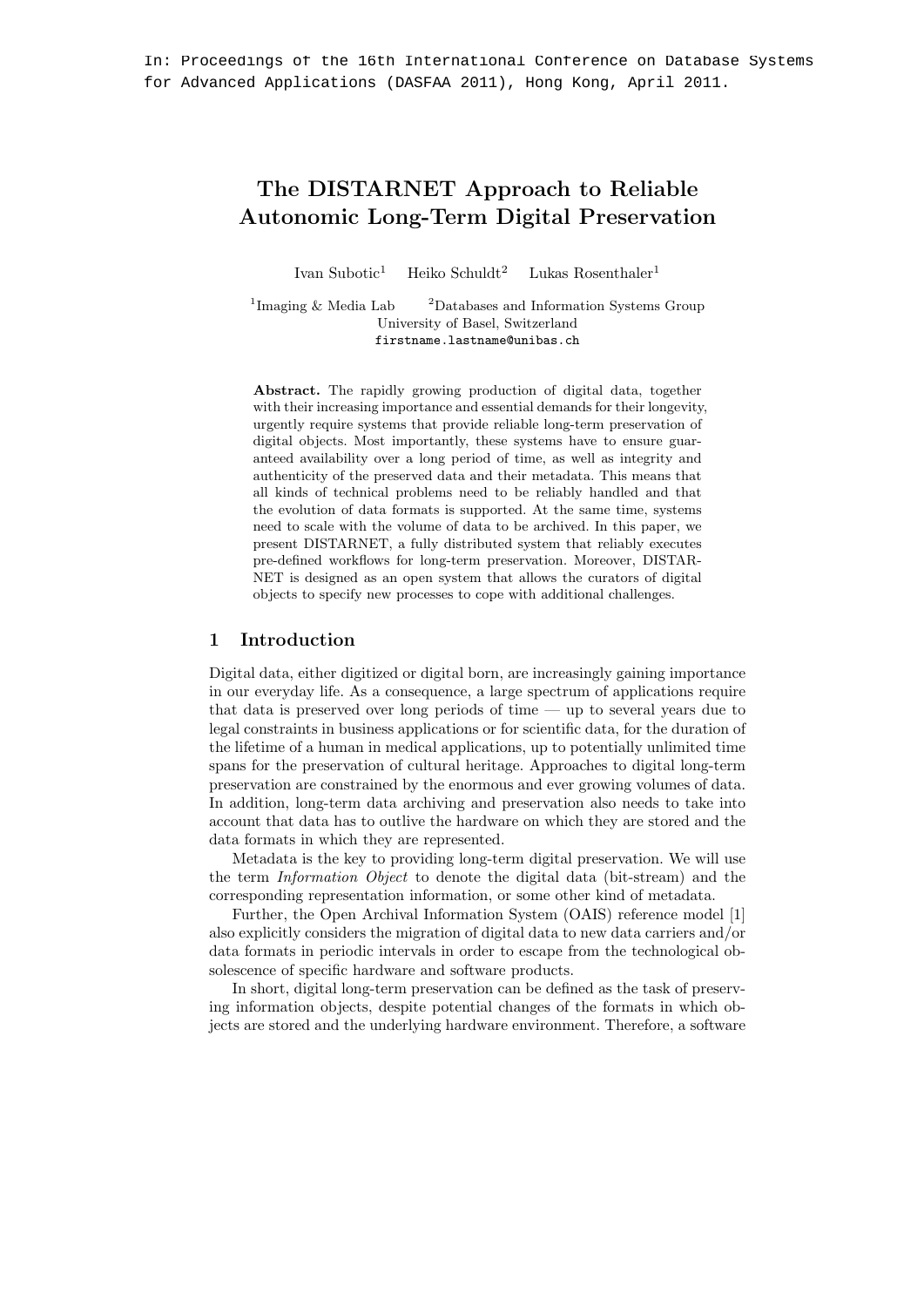system for digital long-term preservation has to support preservation processes that guarantee i.) integrity: the information captured by data is not altered in any way; ii.) *authenticity*: provenance information is properly linked to each stored object by means of appropriate metadata; iii.) *chain of custody*: location and management controls are tracked within the preservation environment; iv.) completeness: everything that was initially stored is also available in the future and finally v.) ease of access: the necessary means are provided to find and identify the stored digital objects. Moreover, an essential requirement for viable long-term preservation systems is their capability to do the necessary maintenance and failure recovery in an *autonomous* way, e.g., to automatically identify when a pre-defined replication level is no longer reached and to trigger corrective actions (deploy new replicas) without human intervention.

To cope with all these challenges, we are currently developing DISTARNET (DIstributed STorage ARchival NETwork), a system for digital long-term preservation of information objects as required by archives, museums, research communities or the corporate sector. The goal is to provide a software system based on which deploying institutions can, on their own or through collaboration with others, build an autonomous, reliable, replicated, geographically distributed, Internet-based digital archiving system. Maintenance and recovery from software or hardware failures is handled in DISTARNET by means of dedicated processes that are automatically executed in a reliable way. Some of these processes encompass the necessary steps for format conversions, while other processes address failure recovery, for instance, by deploying new replicas or by migrating content from an unreliable host to a more stable one.

In the following we briefly sketch two use case scenarios that highlight the broad applicability of DISTARNET.

Scenario 1: Jim, a digital archivist at the National Museum of History & Native Art in a small European country wants to implement a new archiving solution for preserving his country's cultural heritage. This new solution should enable him to have redundant off-site replicas, although the museum itself has only one site available that can be used to deploy such a solution. However, there is a collaboration agreement between the national museums of different countries that includes access to the other institutions' computation and storage resources for deploying replicas, together with the enforcement of access restrictions on these shared data (pretty much like in a virtual organization known in the context of grid computing). Each museum deploys a DISTARNET node. When data is ingested, they will be handled according to the policies specified by their owner and will automatically be distributed across the storage resources of different museums. DISTARNET will also periodically instantiate maintenance processes and launch recovery processes when necessary.

Scenario 2: The cloud storage provider Stratocumulus Inc. plans to release  $DA^{3}S$  (Data Archiving as a Service), a new data management service. Essentially, DA<sup>3</sup>S offers customers the option for long-term digital preservation of their digital assets, with dedicated quality of service guarantees on data availability (replication), integrity (regular checks) and authenticity. For this, Stratocumu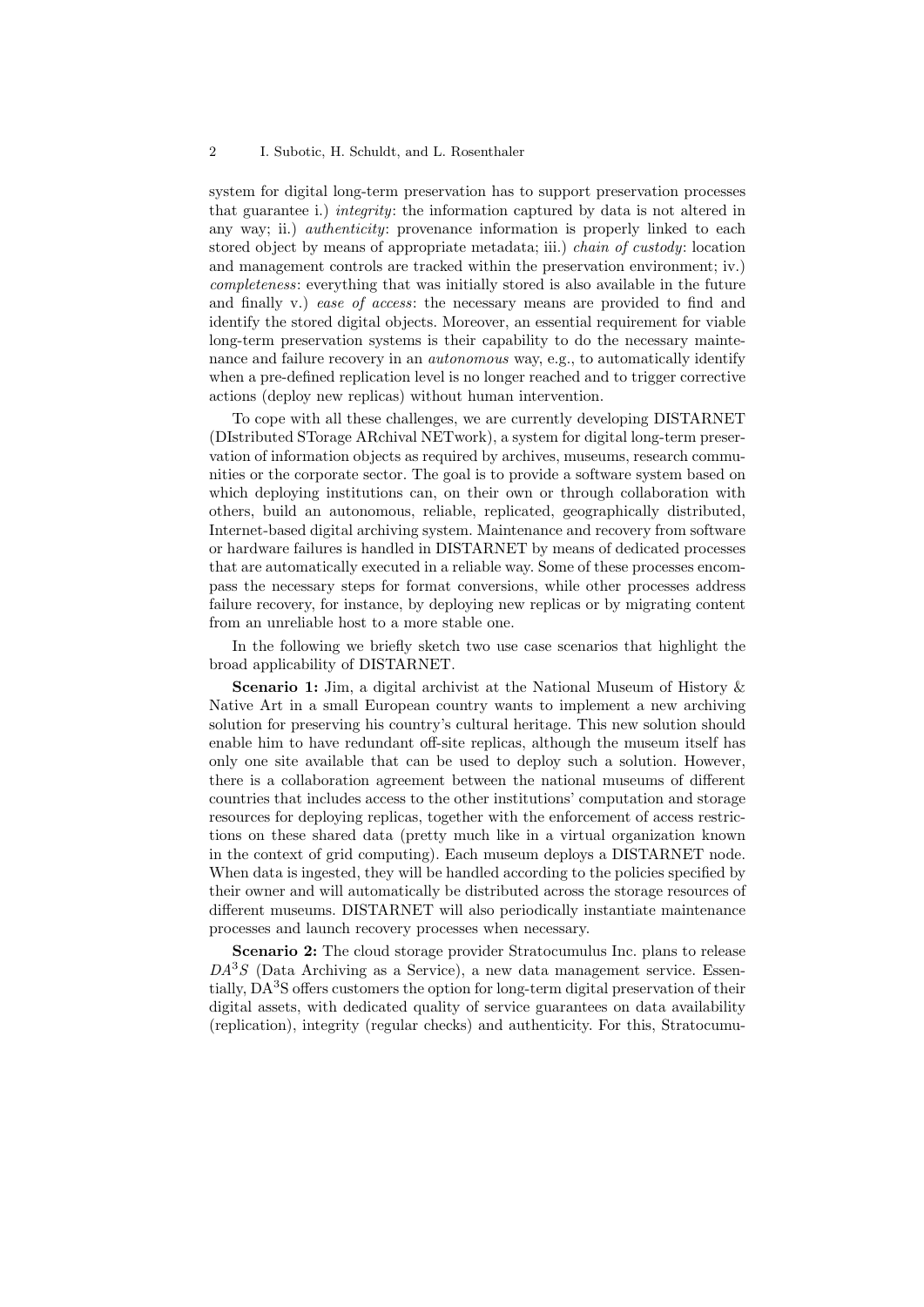lus Inc. installs DISTARNET on each of their data-centers. In this setting, DIS-TARNET will be a layer underneath the cloud, so that Stratocumulus Inc. can provide the services offered by DISTARNET fully transparent to their end users. As optional services for  $DA^{3}S$  for an extra cost, Stratocumulus Inc. offers automated data format migration. Moreover, storage location constraints can be defined through preservation policies that will allow to restrict where data will be stored since Stratocumulus Inc. runs multiple data-centers around the world.

This paper introduces the flexible and reliable DISTARNET approach to digital preservation, and in particular its metadata model and the processes that are pre-defined for maintenance and failure handling purposes. We present the challenges and risks that need to be addressed by a system for long-term digital preservation. The main contribution of the paper is the detailed analysis of DIS-TARNET's self-∗ capabilities, i.e., how the system is able to automatically adjust itself to changing environments (both in terms of volumes of digital content to be archived and the available storage resources) and how it automatically recovers from different kinds of failures. The autonomic behavior also includes the compliance to quality of service guarantees for the DISTARNET users (digital archivists) such as a predefined level of data availability or specific constraints on the locality of data and replica placement.

The remainder of this paper is organized as follows. In Section 2, we summarize the challenges of digital long-term preservation. Section 3 introduces DISTARNET, in particular its metadata model and processes. In Section 4 we analyze how these processes can take care of maintenance and failure recovery in digital preservation. Section 5 discusses related work, Section 6 concludes.

### 2 Distributed Digital Long-Term Preservation: Challenges

The challenges that distributed digital long-term preservation systems are faced with are fault tolerance, scalability, load balancing, and security in addition to integrity of complex information objects, authenticity, data format obsolescence, long-term readability, and ease of access.

Fault Tolerance and Failure Management. The failure of one or more components in a distributed preservation system should not endanger the whole system, and should only have isolated effects. Failure or disaster situations resulting in destruction or corruption of some of the stored information objects should not lead to a complete loss of the archived data. Automated replication mechanisms should maintain a minimum number of geographically dispersed replicas (number and location defined by preservation policies) of the stored information objects. Any data loss event should trigger automated recovery processes that will reestablish the minimum number of geographically dispersed replicas. This should be done by either using the repaired failed storage nodes, or by using other available and suitable storage nodes found through resource discovery.

Management of Complex Information Objects. The long-term preservation of digital data requires the management of complex information objects, i.e. information objects that are comprised of or are part of other information objects.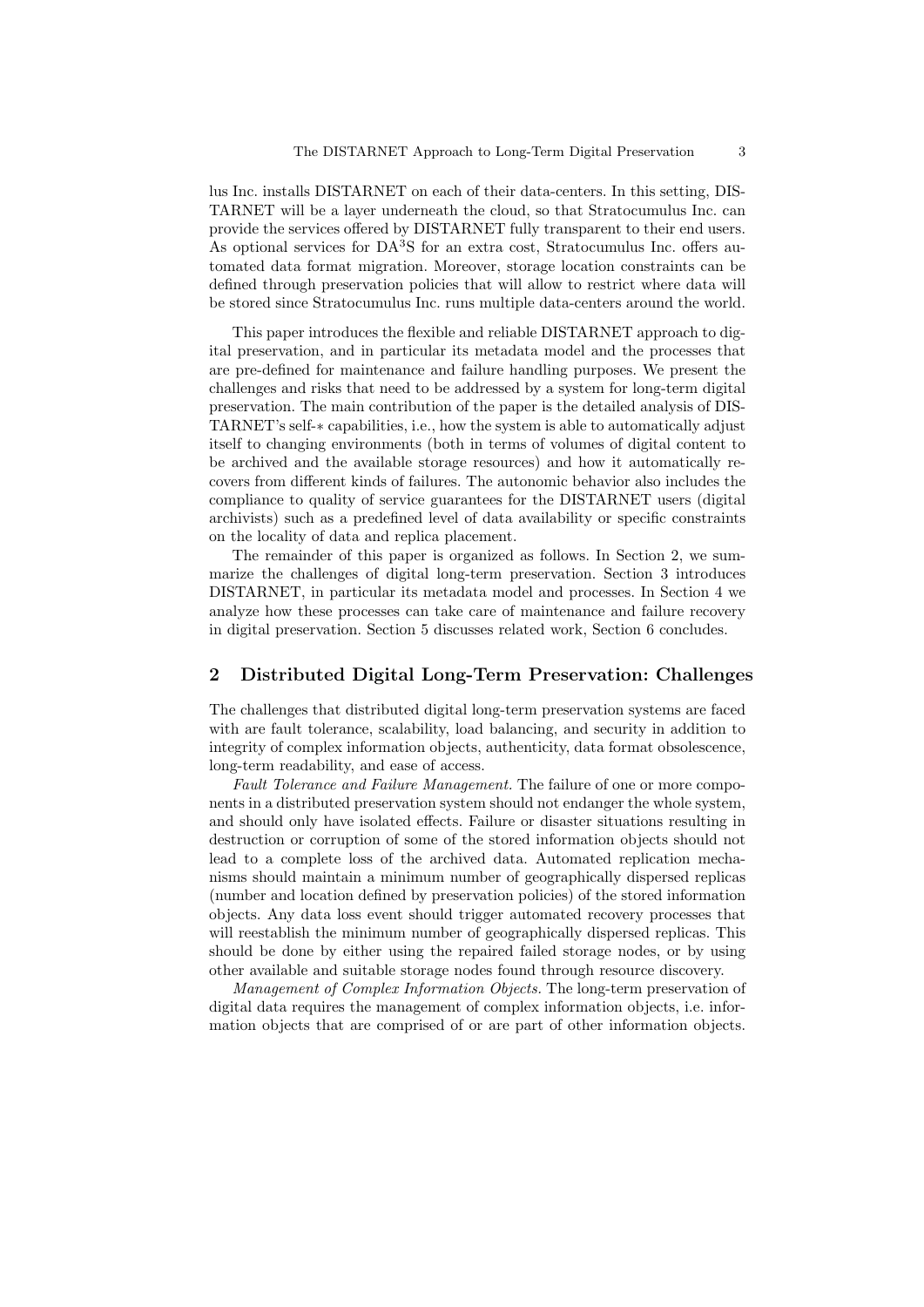The challenge lies in the automated management of such complex objects in a distributed setting. Preserving the integrity of complex objects is a twofold problem. First, the integrity of the referential information needs to be maintained, and second, the integrity of the objects themselves. Referential and object integrity checking needs to be automated. Any loss of integrity needs to trigger automated processes that will restore the integrity of the information object. If the information object cannot be repaired solely by the information it carries itself, other remote replicas need to be used. Besides, preserving integrity is an important challenge when information objects evolve (e.g., annotations or collection/subcollection information).

Scalability. The growing production of digital data that needs to be archived requires a scalable distributed preservation system that should work efficiently even with an increasing number of users and rapidly growing volumes of data that need to be stored. The addition of storage resources should enhance the performance of the system. This requires that the processes supporting the archiving operations be automated and scalable themselves.

Openness and Extensibility. A long-term preservation system should provide clearly separated and publicly available interfaces to enable easy extensions to existing components and the possibility of adding new components. The system should be able to be adapted to arising new challenges, by allowing curators of digital objects to specify new processes to cope with additional challenges.

Resource Discovery, Load Balancing and Remote Execution. In a distributed preservation system, the discovery of newly available resources, together with the monitoring and management of existing resources is very important and should be handled efficiently. The information gathered is important for the functioning of processes that provide automated replication of the information objects to suitable remote storage nodes, constrained through preservation policies. The system should be able to distribute the replicas among the available resources for improving performance based on availability, access speed, higher security, and/or reliability. Dynamically incorporating new resources or correctly handling the loss of existing resources (temporarily or permanently) should also be provided via automated processes with transactional semantics.

Security. Access to resources should be secured to ensure only known users are able to perform allowed operations. In addition, in a distributed where different institutions cooperate and share storage resources, only the data owning institution should be able to access and manage its data. However, cooperating institutions should be able to access other institution's meta-data and be granted access to the content of interest after having been authorized by the data owner.

## 3 DISTARNET

DISTARNET is a fully distributed system consisting of a network of collaborating nodes. The DISTARNET network consists of nodes organized together into virtual organizations (VO) [3]. The structure of the network inside the VOs is in itself organized in a P2P fashion, and thus creates what we call a P2P-VO. A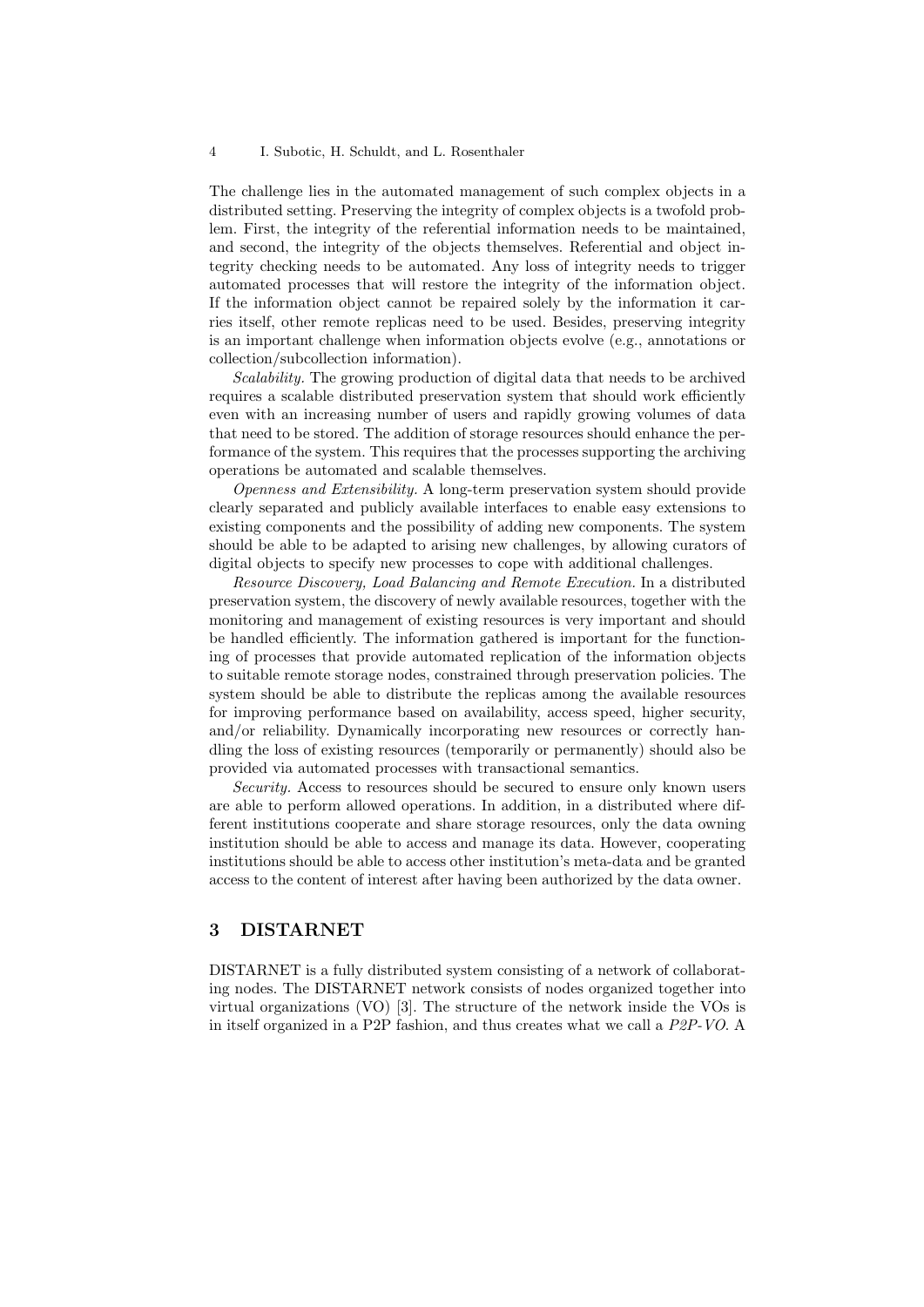

Fig. 1. Logical Data Model for DISTARNET using UML notation

DISTARNET node can be part of one or more P2P-VOs. Resources provided by nodes within a P2P-VO can only be accessed by other member nodes. Within a P2P-VO access restriction management can be used to define the allowed access characteristics to the stored content. The discovery of new resources, monitoring and management of existing resources will be done in a P2P fashion.

#### 3.1 DISTARNET Data Model

In the context of DISTARNET the term *DISTARNET Archival Object* (DAO) will be used to denote a container holding an *Information Object* consisting of a Data Object (e.g., image, audio/video, text document, etc.) and the corresponding representation information, or some other kind of metadata. This metadata can provide additional descriptions for an information object (e.g., annotations), the descriptions of relationships between information objects (links) or information about collection/subcollection sets. Furthermore, also metadata on the object's storage and deployment can also be part of the DAO.

DISTARNET distinguishes between mutable and immutable content [12]: First, the read-only digital objects that are to be archived (e.g., images, audio/video, text documents, etc.) are considered immutable, i.e., thex cannot be modified once created. Second, the metadata of the archived digital objects is usually mutable and may exist in several versions and which can be modified (e.g., annotations pertaining to some archived digital object).

The data model used in DISTARNET allows the archiving of complex data objects. Figure 1 shows the DISTARNET logical data model in UML. In DIS-TARNET, every container stores one information object characterized by its type. To represent for example an annotation for an archived image, we will create a DISTARNET Archival Object of the corresponding type which will contain the annotation and make a link to the DAO containing the image – note that an annotation can be anything from text to a full-fledged DAO. The container storing the information objects corresponds to the Archival Information Package (AIP) described in the OAIS Reference Model. Although information such as annotations which are generated over time are not the original data objects that where archived, they are treated equally since they provide additional de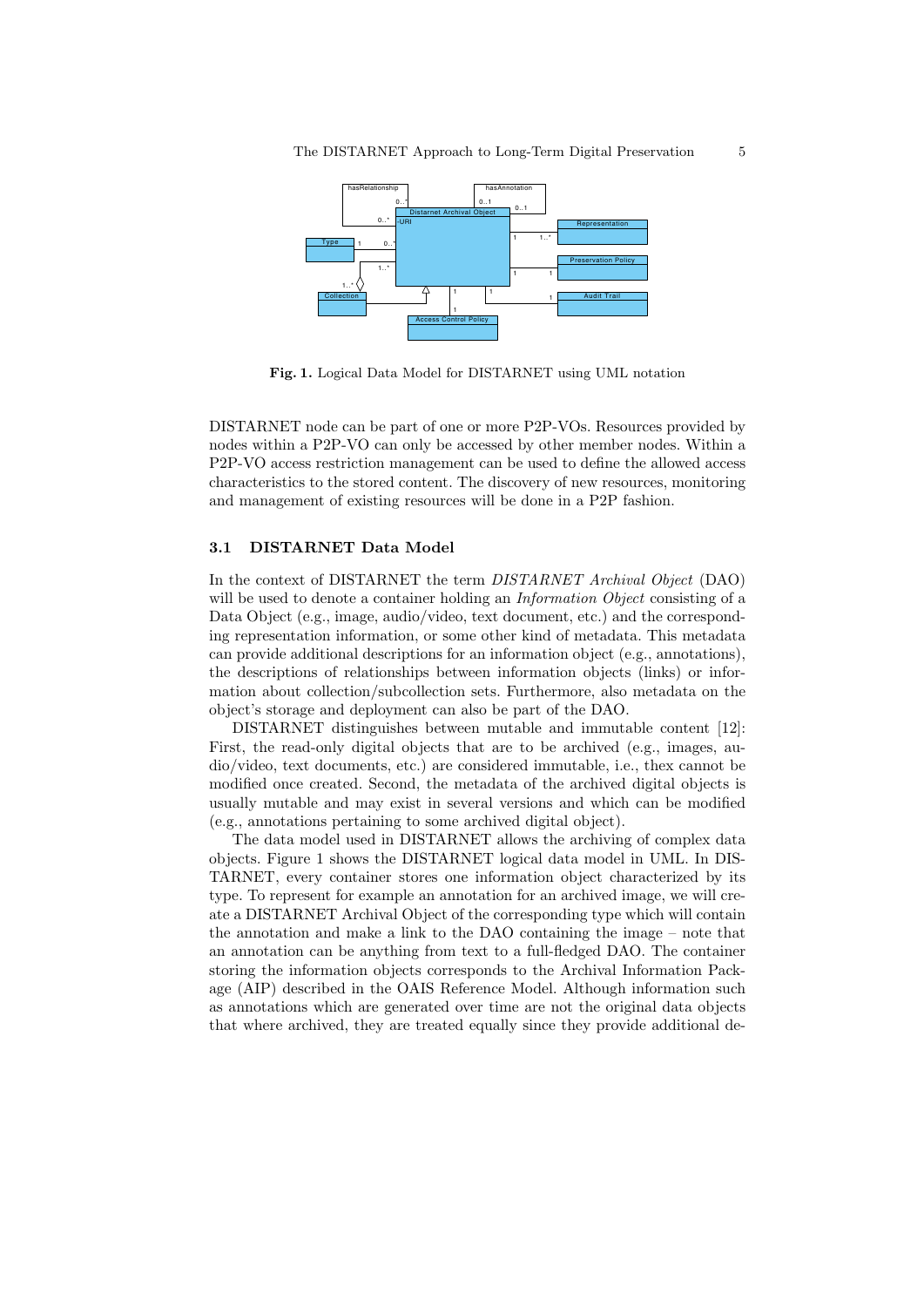scription information and need to be preserved as such alongside the originally archived data objects.

#### 3.2 DISTARNET Processes

The goal of DISTARNET is to provide dynamic replication, automated consistency checks, and recovery of the archived digital objects utilizing autonomic behavior and predefined processes, governed by preservation policies without any centralized coordinator in a fully distributed network. Rather, the system provides two distributed repositories, namely a distributed Replica Location Repository that stores the degree of replication and the replica locations for each DIS-TARNET DAO, and a distributed Node Information Repository with relevant metadata on the participating nodes in a P2P-VO. Based on the information stored in these repositories, DISTARNET provides several processes that exhibit self-\* properties needed for automatically dealing with the challenges of long-term digital preservation.

#### Self-Configuration

In DISTARNET self-configuration manifests itself in the ability of the system to automatically detect changes in the network. Events such as new nodes joining or nodes leaving are being constantly monitored and taken into account.

Node Joining Process (NJP). A node joins the network after the node credentials are configured and a number of seed nodes are added to the Neighbor Node List. The NJP then contacts the seed nodes and starts to gather information about other nodes in the network (e.g., populate the Node Information Repository). The Neighbor Node List is a dynamic list, which will contain a few near nodes defined as such by the P2P overlay metric.

Periodic Neighbor-Node Checking Process (PNCP). Every node will check periodically its neighbors (from the Neighbor Node List) by sending a message to which the receiver has to reply in a defined time. If the receiver does not reply, this node is marked, after some defined period of time, as lost. After that, the system will begin with the self-healing behavior.

Automated Dynamic Replication Process (ADRP). The ADRP is responsible for finding suitable storage nodes, estimating the optimal number of replicas and initiating the creation of replicas. For this, the ADRP will find – using the Node Information Repository – suitable geographically dispersed nodes for storing the replicas by taking into account possible policy-based geographical restrictions. The system will estimate the optimal number of replicas needed by taking into account the availability of nodes (based on statistics on the individual availability collected in the past) used to store a DAO and via the preservation policy imposed availability threshold of the DAO itself. This estimate will be used to raise the number of replicas if needed. To optimize the access performance the system will create if necessary additional replicas by analyzing the usage patterns of the digital objects. After evaluating a DAO regarding its overall availability in the network, ADRP will initiate if needed the Reliable Copying Process (RCP)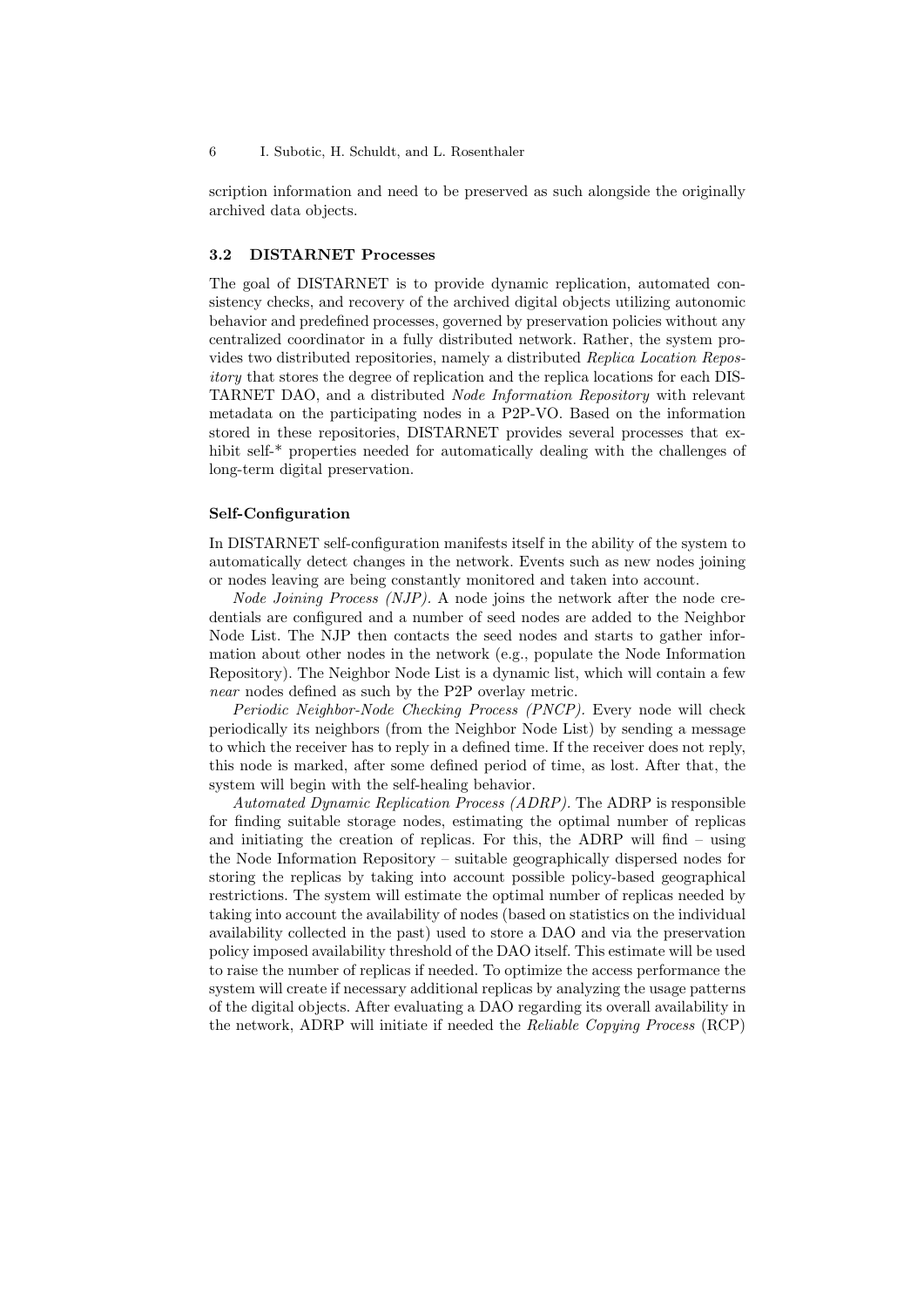and create new replicas. The reliable copying process is a BitTorrent-like transfer mode that uses existing replicas in the network for creating new ones in a secure and efficient manner. At process level, transactional semantics according to the model of transactional processes [8] will be applied.

#### Self-Healing

Due to the continuous monitoring of nodes, the DISTARNET system will detect abnormal conditions or problems that may harm its proper functioning (e.g., in the case of a Node-Lost Event or a Corrupted DAO Event) and it will be able to automatically recover from the following situations.

Node-Lost Event. The system will automatically react and initiate countermeasures by reevaluating the DAOs affected by the disappeared node by the ADRP and if needed create new replicas so that the policy-defined redundancy and availability requirements are upheld again.

Corrupted DAO Event. Periodic integrity checks is done by the Periodic Integrity Checking Process (PICP) and if integrity is breached, will automatically trigger countermeasures like finding healthy replicas in the network and by using the reliable copying process to copy them in place of the corrupted DAOs to rectify the problem.

Obsolete Data-Format. Data formats of the archived data objects are constantly monitored and warnings are issued if a given data format is becoming obsolete. The Data-Format Migration Process (DMPP) can be used to automatically migrate data formats by following a predefined migration path.

#### Self-Learning

All the mentioned properties until now can only be provided if the system has the needed information on which it can act upon. As a consequence, the DIS-TARNET system must know its environment, especially the available resources, and track their changes over time. This knowledge will be continuously gathered and disseminated throughout the network and be used to autonomously manage and maintain resource allocation through ADRP (e.g., finding suitable nodes where data can be replicated to, automatic policy-based geographical distribution of data, etc.) and other processes needed for the operation of DISTARNET. ADRP and PICP are triggered periodically. The parameters that trigger these processes will be adapted dynamically by the system. They will be prolonged in the case that for a longer period of time there where no changes in the network, or shortened if there where recent changes.

## 4 DISTARNET Maintenance and Recovery

In what follows, we analyze how DISTARNET addresses the challenges introduced in Section 2. which can be broadly categorized in issues involving Maintenance and Recovery processes.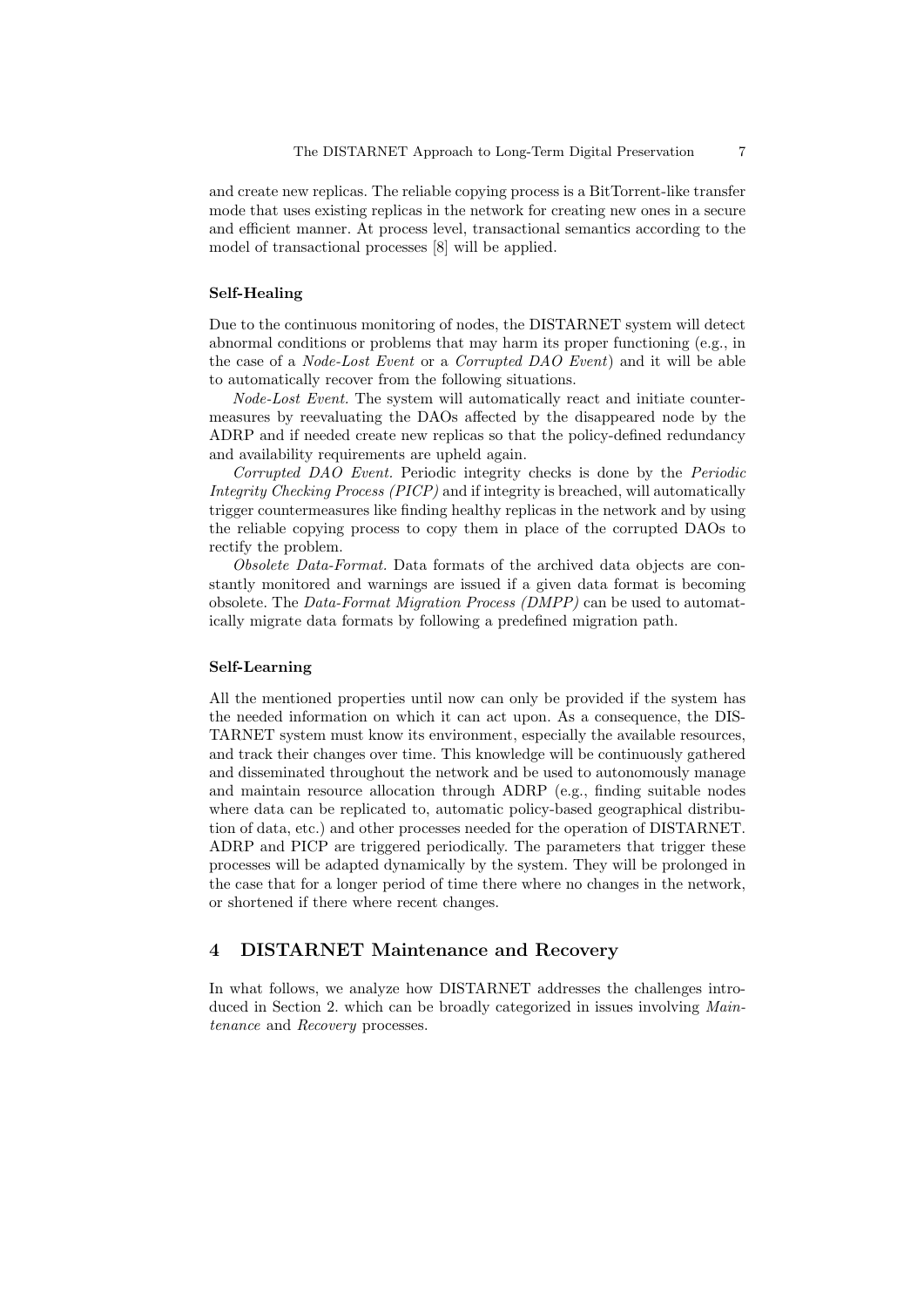#### 4.1 Maintenance

DISTARNET enforces referential integrity (e.g., links between DAOs, collection/subcollection information) of its complex information objects using PICP.

Authenticity, chain of custody and completeness of the archived objects are supported by the data model and supporting processes through maintaining an audit trail. DISTARNET processes create automatically an audit record for every operation done on an DAO, with details about who, what, when, where and why the operation was executed.

The dynamic and autonomic nature of DISTARNET encounters hardware and software obsolescence that at the bitstream level endanger the DAOs by means of automated "media" migration, by allowing to simply turn off the old hardware and turn on the new hardware.

The interpretability of the logical representation of the DAOs is guarantied by processes providing automated data format migration and is supported by the data model and the collection of extended format descriptions by using format identification and characterization tools.

Scalability, resource discovery and load balancing are supported by a fully distributed design of the network, adaptability of the triggers to lower the overall load on the nodes caused by the maintenance processes, and by the ADRP which also optimizes the usage of the storage resources provided in the network

Openness and extensibility are very important attributes which DISTARNET supports by allowing the curators to define new process, and by providing a flexible data model that can adapt to new needs that can arise in the future (e.g., in case of new data formats, new metadata standards).

#### 4.2 Recovery

Due to the continuous monitoring of nodes, the DISTARNET system will detect abnormal conditions or problems that may harm its proper functioning and it will be able to automatically recover from those situations, again by means of predefined processes.

Hardware problems caused by failure (e.g., power failure, hardware failure, etc) or disaster (e.g., natural disaster, fire) can result in destruction of the whole node, or in destruction or corruption of the stored DAO. The loss of a node is discovered through the PNCP which triggers a node-lost event after some predefined period of time, because at first a network problem is assumed. In the case of a ode-lost event, this information is stored in the Node Information Repository, the Replica Location Repository is updated, and both are propagated throughout the network. Subsequently, the ADRP is started for the DAOs that are affected (network wide redundancy) by the lost node.

Network problems caused by lost network connection or an intermittent network connection are detected through the *PNCP*. For a lost connection to a node to be classified as a network problem, upon the return of a node it has to be verified that the node was running, only the network was down, and all DAOs are accounted for. Such discovered network problems trigger an entry into the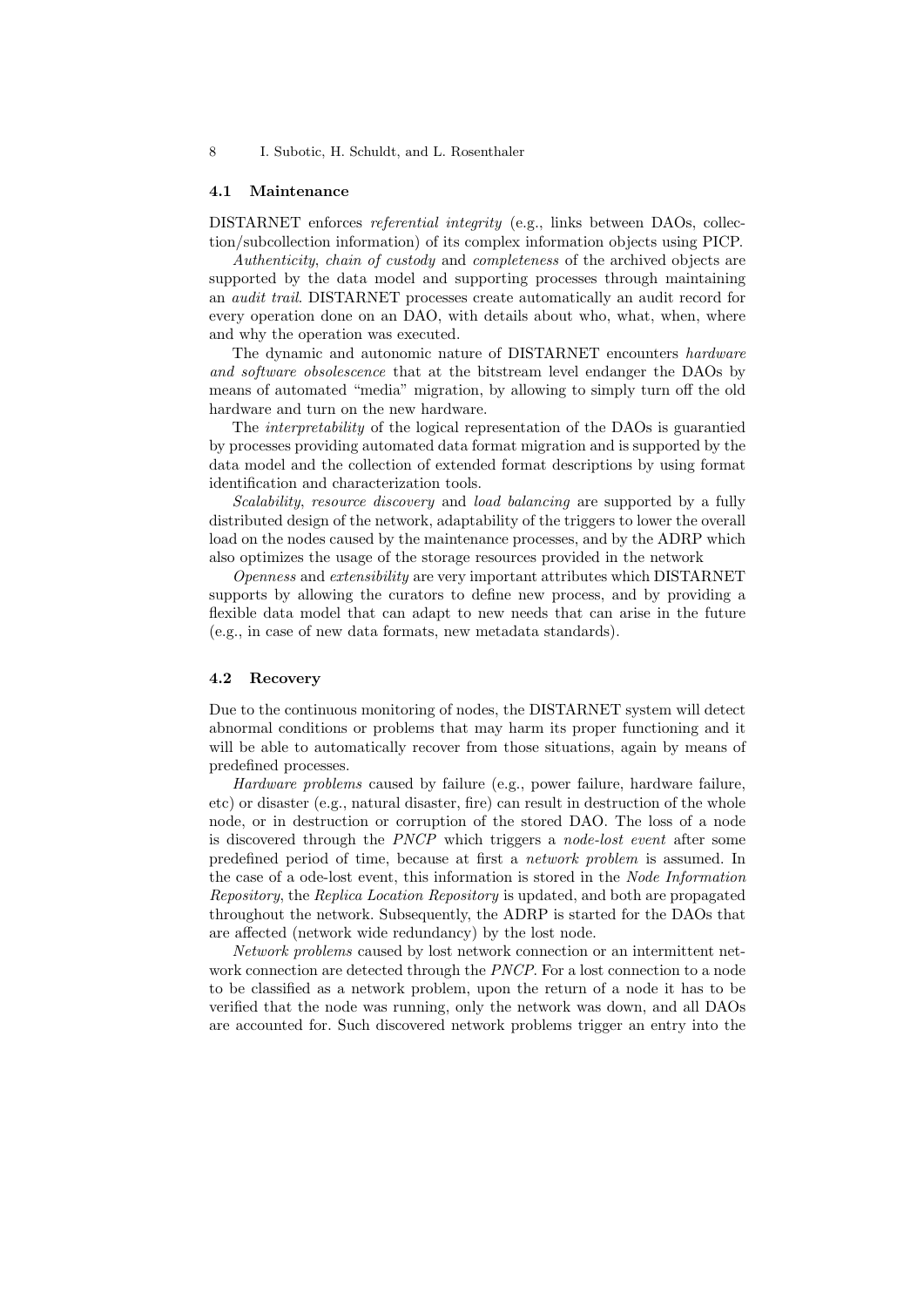Node Information Repository and are taken into consideration (e.g., reliability of a node) by the ADRP.

Problems with the content of the archive caused through the corruption (e.g., hardware problems, malicious acts, etc.) of the DAOs is discovered through the PICP. Any detected corruption is logged correspondingly in the Node Information Repository where it speaks about the reliability of a specific node, in the Replica Location Repository, and in the audit trail of the DAO for future reference. Also subsequently the ADRP is triggered to resolve the problem.

DISTARNET processes are able to self recover from problems encountered during their execution. Every DISTARNET process is composed of single atomic tasks or other (sub)processes. The workflow engine responsible for the execution the processes, monitors and logs every step. In the event of failure of any step, the corresponding recovery process, either of the main process or of the subprocess is triggered. Further we divide the processes in repeatable and non-repeatable processes. The recovery of repeatable processes consist in the repeated execution of those processes either until the process succeeds or a predefined number of retries is reached. In the case of non-repeatable process, the recovery process consist of clean-up tasks to end the process in a consistent state.

## 5 Related Work

For the design of digital archives, two different approaches can be distinguished. First, a centralized approach which is followed by Kopal [5] and SHERPA DP [4]. This approach allows to easily control the archived content but implies rather high infrastructure and maintenance costs and the inflexibility to cope with rapidly increasing loads if they exceed the initial design. Second, a distributed approach followed by LOCKSS [7], Cheshire 3 [13], and SHAMAN [9] where the archiving infrastructure is distributed across the participants' sites. These systems have lower infrastructure and maintenance costs, the ability for virtually unlimited growth, and allow for a higher degree of availability and reliability. DISTARNET is built following the distributed approach.

Fedora Commons [6] and DSpace [11] are open source projects that allow the creation of Digital Repositories for managing digital objects. Those two initiatives have been merged in the context of DuraCloud [2] which offers both storage and access services, including content replication and monitoring services that can span multiple cloud-storage providers. The idea is that Digital Repositories using DuraCloud can expand their systems and provide long-term preservation capabilities, or individuals can use directly use DuraCloud as a long-term preservation system. DuraCloud and DISTARNET are similar as both provide processes for the management of digital objects necessary for digital long-term preservation. The difference lies in the flexibility of the DISTARNET processes that manage digital objects between DISTARNET nodes by using local storage or, if necessary, by using cloud based storage.

Hoppla [10] is an archiving solution that combines back-up and fully automated migration services for data collections in environments with limited